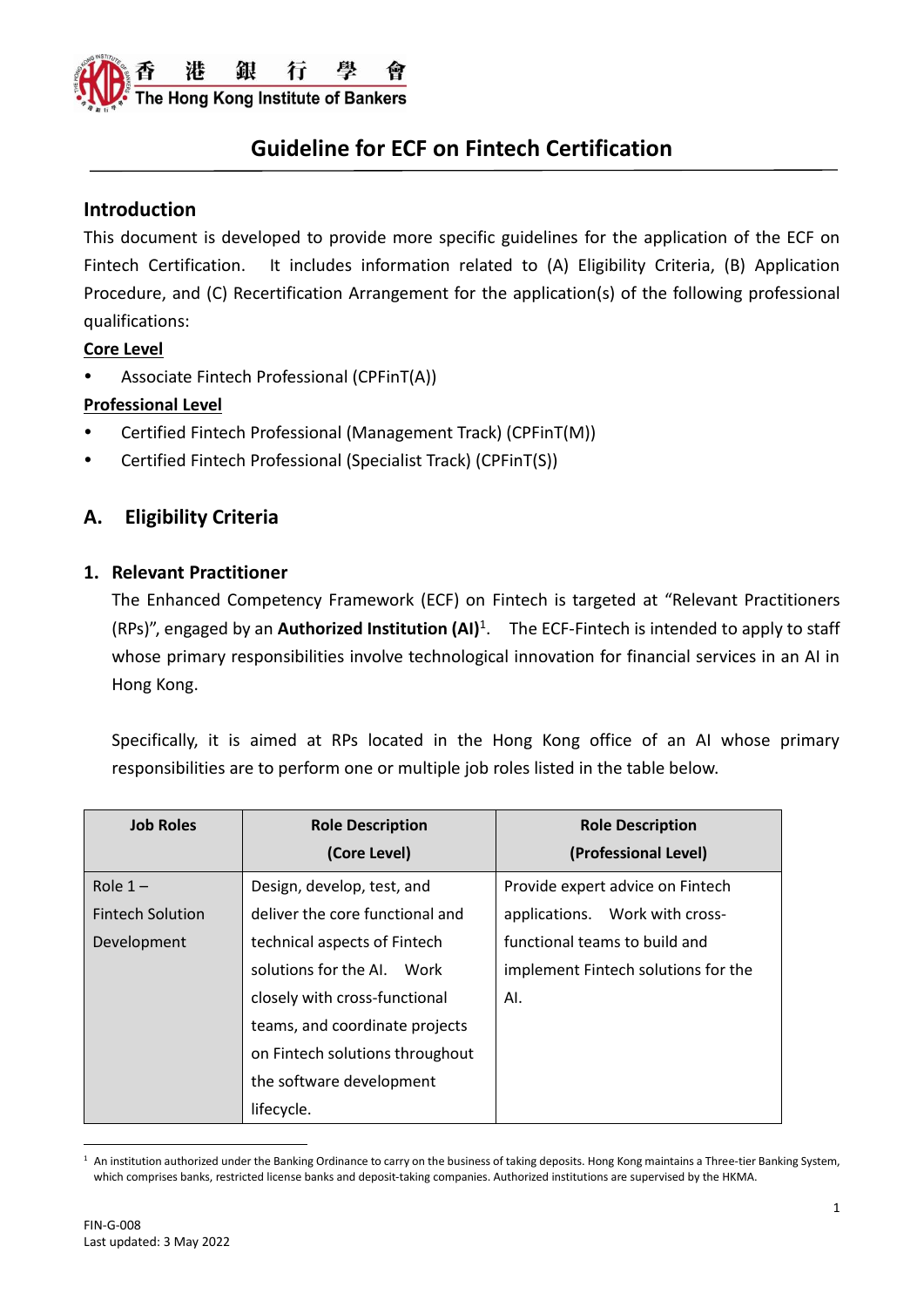

| Role $2 -$              | Design and develop new          | Oversee the design, development, |
|-------------------------|---------------------------------|----------------------------------|
|                         |                                 |                                  |
| <b>Fintech Product</b>  | Fintech products with           | and management of Fintech        |
| Design                  | innovative features and         | products and ensure products'    |
|                         | functionalities driven by user  | alignment with the AI's overall  |
|                         | needs or market forces.         | Fintech strategic direction and  |
|                         |                                 | product compliance.              |
| Role $3 -$              | Assist in the research and      | Drive Fintech agenda within the  |
| <b>Fintech Strategy</b> | execution of Fintech strategy,  | AI, and provide strategic        |
| and Management          | and manage the Fintech          | direction for the AI's Fintech   |
|                         | initiatives of the AI in        | initiatives.                     |
|                         | collaboration with internal     |                                  |
|                         | stakeholders and external       |                                  |
|                         | vendors and partners.           |                                  |
| Role $4-$               | Assist in Regtech research, use | Lead and drive the design,       |
| Regtech                 | case formulation, regulatory    | development and implementation   |
|                         | and business requirements       | of Regtech solutions and the     |
|                         | consolidation, vendor selection | change management to ensure      |
|                         | and Regtech solution            | alignment with the AI's overall  |
|                         | development, etc. along the     | Regtech strategy and realisation |
|                         | Regtech adoption journey to     | of benefits of Regtech.          |
|                         | enhance the efficiency and      |                                  |
|                         | effectiveness of the AI's risk  |                                  |
|                         | management and regulatory       |                                  |
|                         | compliance.                     |                                  |

The definition of RPs has taken into account differences among AIs in how Fintech practitioners are assigned within their organisational structure and job design (e.g., as an independent Fintech unit within the AI's back-office function or as part of a more comprehensive strategy which involves experts from the product design/development team, operations team, technology team, and/or risk and compliance team). Functional roles rather than the functional titles of staff members should be essential in considering whether the definition of RPs is met. To facilitate the determination of whether a staff member falls under the scope of RPs, please refer to the key roles/tasks outlined in **Annex 1** which is quoted from the HKMA circular on "Guide [to Enhanced](https://www.hkma.gov.hk/media/eng/doc/key-information/guidelines-and-circular/2021/20211203e1.pdf)  [Competency Framework](https://www.hkma.gov.hk/media/eng/doc/key-information/guidelines-and-circular/2021/20211203e1.pdf) on Fintech".

It should be noted that the ECF-Fintech is not intended to cover staff members performing the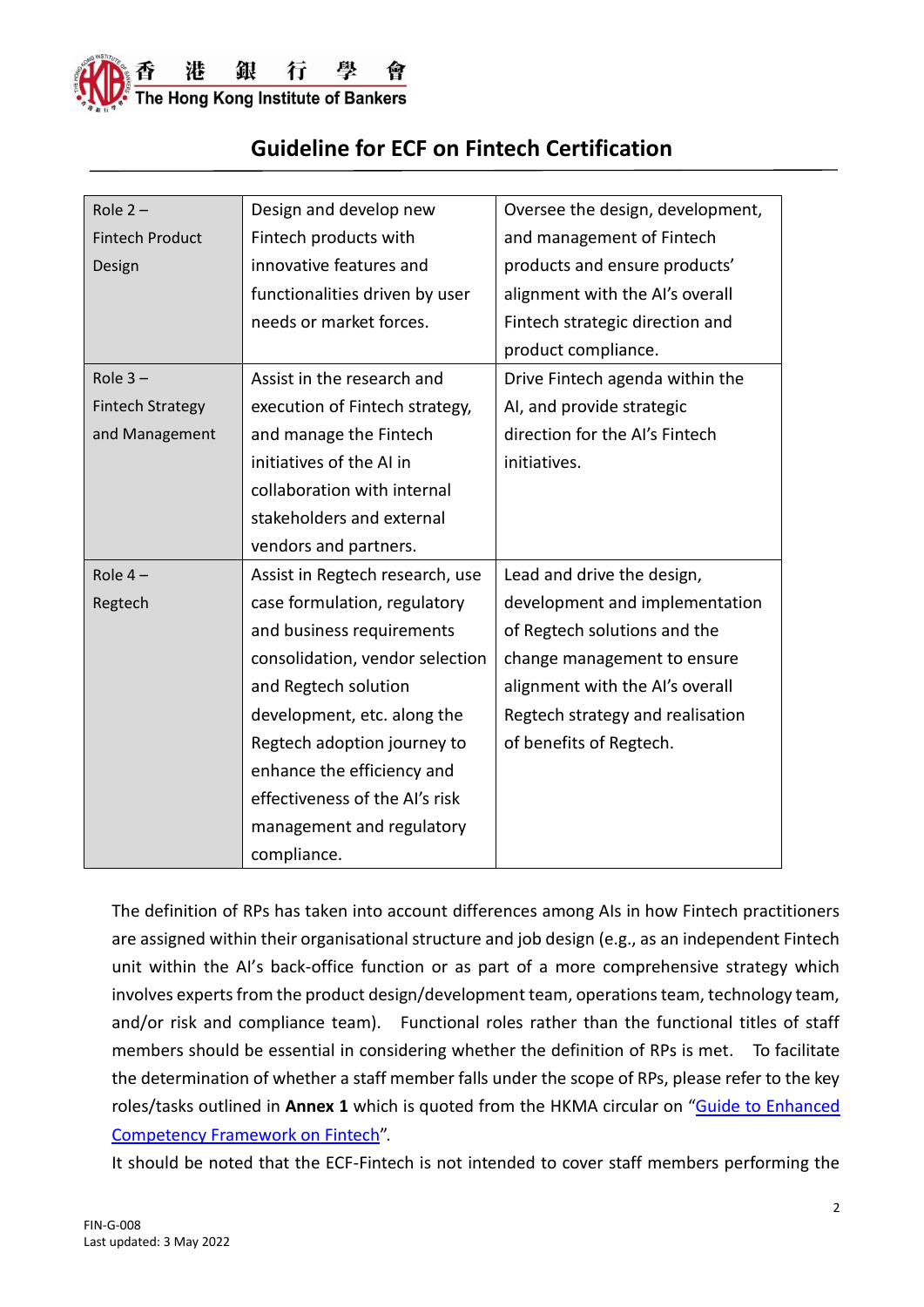

following functions:

- (a) Practitioners Staff performing supporting roles or similar incidental roles for Fintech functions and projects within an AI, including but not limited to IT-related functions (e.g., IT helpdesk operations, IT support), compliance, and finance functions, are outside the scope of the ECF-Fintech at this stage.
- (b) Staff performing cybersecurity-related functions (e.g., IT security operations and delivery, IT risk management, IT audit) as they are already subject to the ECF-Cybersecurity. Please refer to the HKMA's Guide to ECF on Cybersecurity for details of these roles.
- (c) Staff in Fintech-related functions performing solely clerical and administrative duties or other incidental functions.
- (d) Staff with minimal exposure to tasks involving Fintech.
- (e) Senior Staff who are only end-users of Fintech solutions such as relationship managers and officers, credit approval officers, and transaction monitoring officers.

For the avoidance of doubt, a staff member is not required to work full time in Fintech-related functions or perform all the key tasks specified in the job description in order to be classified as an RP. AIs are expected to adopt a principles-based approach when determining whether a staff member falls within the definition of RP for the ECF-Fintech by assessing the significance of the Fintech-related role performed by the staff member. If a staff member's job responsibility covers a majority of the key tasks detailed in ECF-Fintech's role description, such RP is considered within scope. AIs should be able to justify decisions made in this regard.

Please refer to the HKMA circular on "Guide [to Enhanced Competency Framework](https://www.hkma.gov.hk/media/eng/doc/key-information/guidelines-and-circular/2021/20211203e1.pdf) on Fintech" dated 3 December 2021 for more details.

### **2. Other Certification Requirements**

Upon attaining the qualifications and fulfilling the minimum work experience requirements, RPs may apply to the HKIB, for certification as an **Associate Fintech Professional (CPFinT(A))** or a **Certified Fintech Professional (Management Track) (CPFinT(M))** or a **Certified Fintech Professional (Specialist Track) (CPFinT(S))**.

(a) Core Level

#### **Associate Fintech Professional (CPFinT(A))**

 Completed Module 1 to Module 4 of the ECF-Fintech Core Level training programme plus at least 1 year of relevant work experience in Fintech projects and/or any of the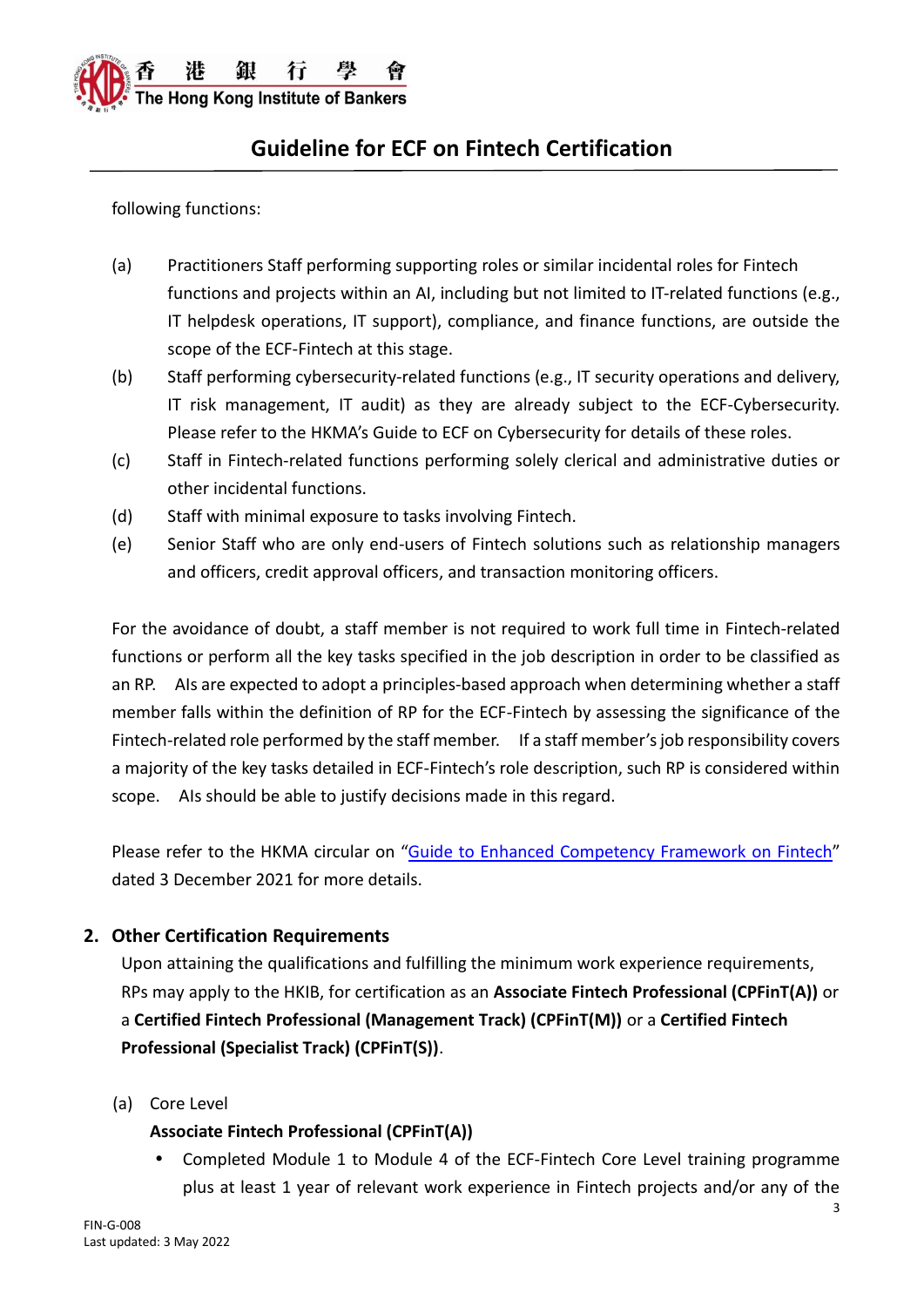

functions as specified in **Annex 1**; or

Grandfathered for ECF on Fintech (Core Level)



#### (b) Professional Level

**Certified Fintech Professional (Management Track) (CPFinT(M))**

Completed Module 5, Module 9, and Module 10 of the ECF-Fintech Professional Level training programme on top of the Core Level qualification plus at least 3 years of relevant work experience in Fintech projects and/or any of the Professional Level functions as specified in **Annex 1**; or

Grandfathered for ECF-Fintech (Professional Level)

#### **Certified Fintech Professional (Specialist Track) (CPFinT(S))**

Completed Module 5 and one of the following modules for fulfilling the technical specialist stream of the Professional Level training programme on top of the Core Level qualification, plus at least 3 years of relevant work experience in Fintech projects and/or any of the Professional Level functions as specified in **Annex 1**:

- Module 6 for AI and Big Data Stream **(CPFinT (S-AIBD))**
- Module 7 for Distributed Ledger Technology Stream **(CPFinT (S-DLT))**
- Module 8 for Open Banking and API Stream **(CPFinT (S-OBAPI))**
- Module 11 for Regtech Stream **(CPFinT (S-RT))**
- or
- Grandfathered for ECF-Fintech (Professional Level)

RPs may choose to pursue either the Management Track or one of the Specialist Tracks based on their current Fintech-related role and their preferred career development path.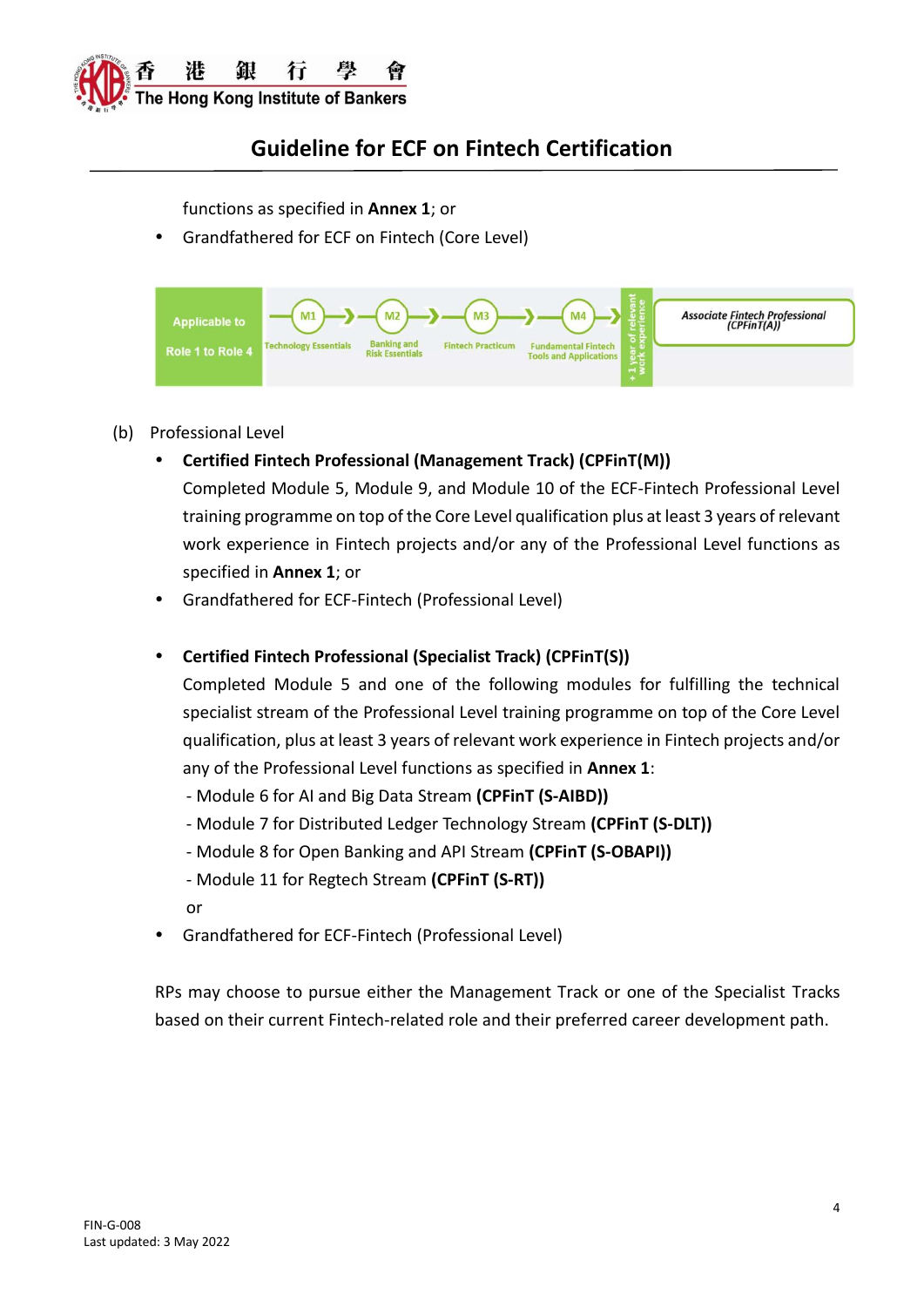



*\*In general, the HKIB will consider whether the nature of work experience is substantially the*  same as that described in the Fintech roles in Annex 1 of "Guide to Enhanced Competency [Framework on Fintech](https://www.hkma.gov.hk/media/eng/doc/key-information/guidelines-and-circular/2021/20211203e1.pdf)"*. Relevant work experience may be obtained from AIs, financial regulators, and/or non-bank financial institutions. As for work experiences related to Fintech gained from other industries such as technology solution vendors, they will be considered on a case-by-case basis.* 

### **B. Application Procedure**

Please follow the application procedure below:

- (a) Complete all the necessary fields in the relevant Grandfathering and/or Certification Application Form for ECF on Fintech, including applicant's signature and HR endorsement in relevant sections.
	- For Core Level: FIN-G-009
	- For Professional Level: FIN-G-010

*Note: Applicant is encouraged to apply for both Grandfathering and Certification at one time by using the above Application Form. Please also read the Guidelines for ECF on Fintech Grandfathering (FIN-G-007) if Grandfathering and Certification are applied at the same time.*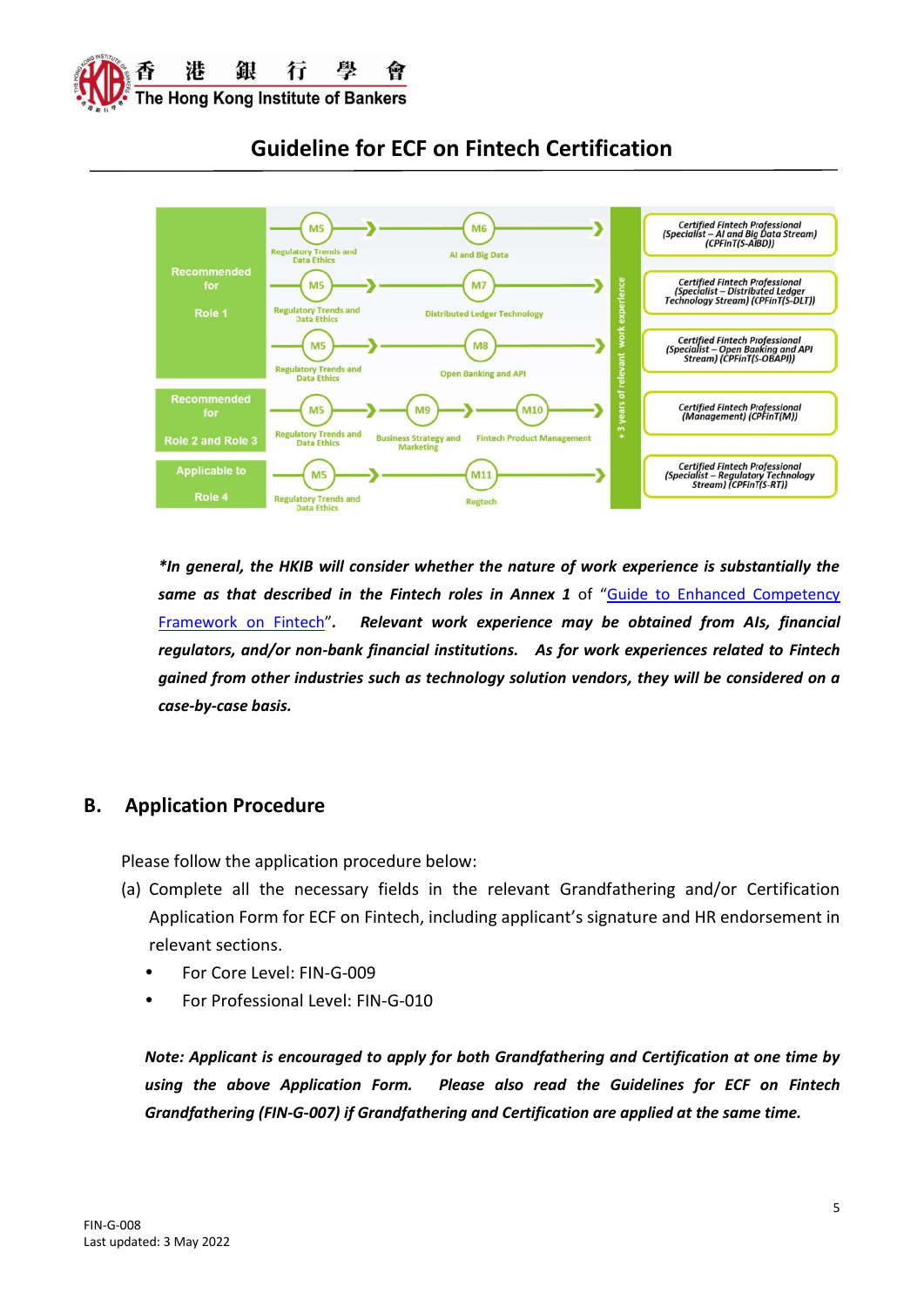

- (b) Obtain the endorsement from the Human Resources Department (HR) of the concerned Authorized Institution(s) by obtaining his/her signature and company chop on the Annex of the Grandfathering and/or Certification Application Form – HR Department Verification Form on Key Roles/Responsibilities for Fintech Practitioners. Application is only accepted with HR verification.
- (c) Applicant is required to fill in **ONE** completed HR Verification Annex form for **EACH** relevant position/functional title in the application.

AIs are expected to support their staff to apply for grandfathering and certification. Regarding information related to a Relevant Practitioner's previous employment(s), the current employer is encouraged to provide necessary assistance to Relevant Practitioners in the latter's applications for grandfathering or ECF certification (e.g. confirming whether such information is consistent with the curriculum vitae provided by the Relevant Practitioner at the time of job application).

If required, the HKIB may request the applicant to provide employment records or additional information to substantiate the application for grandfathering.

- (d) Read the Privacy Policy Statement set out on the HKIB website before submitting the application.
- (e) Send the completed Application Form with HR department's endorsement, relevant supporting documents (e.g. certified true copies of your HKID/Passport, copies of your examination result or a grandfathered approval letter for relevant Certificate for ECF on Fintech), cheque/payment evidence to the HKIB within the required time frame.
	- Time frame for submitting Associate Fintech Professional (CPFinT(A)), Certified Fintech Professional (Management Track) (CPFinT(M)), Certified Fintech Professional (Specialist Track) (CPFinT(S)) Certification application

| Pathway               | <b>Application Deadline</b>                                   |
|-----------------------|---------------------------------------------------------------|
| Completed the Core/   | 8 years of completion period to attend the training, pass the |
| Professional Level of | examination and fulfill the required work experience from the |
| the ECF on Fintech    | year in which the first module was completed for each level.  |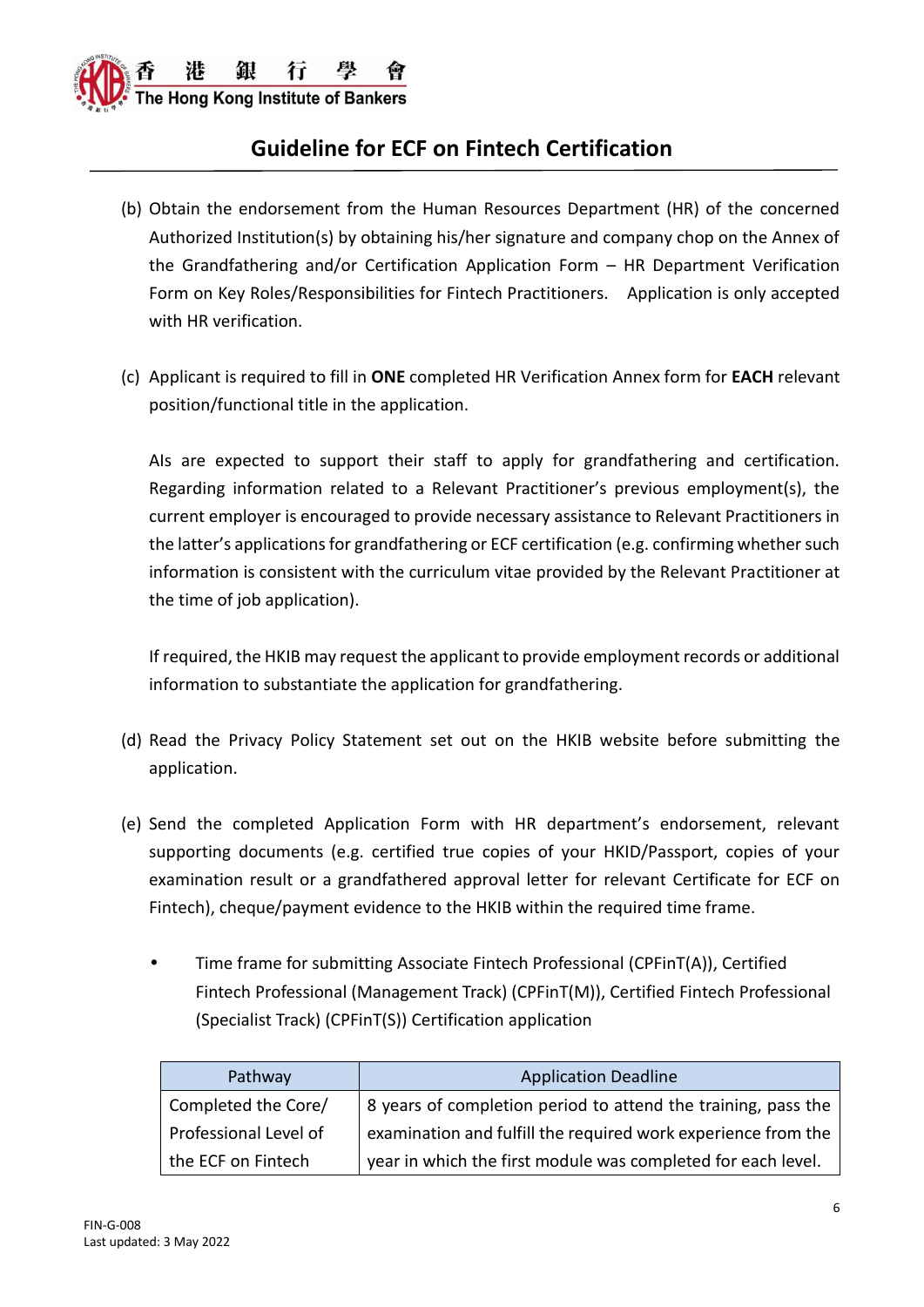

| training modules;      |                                                               |
|------------------------|---------------------------------------------------------------|
| passed the             | After the application deadline, individuals who do not submit |
| examinations and       | their $(CPFinT(A))/(CPFinT(M))/(CPFinT(S))$ application must  |
| fulfilled the required | retake and pass the corresponding level examinations to       |
| work experience        | the<br>eligibility<br>for<br>to<br>apply<br>recommence        |
|                        | $(CPFinT(A))/(CPFinT(M))/(CPFinT(S))$ certification.          |
|                        |                                                               |
| Pathway                | <b>Application Deadline</b>                                   |
|                        | 3 months after issuance of the Grandfathering Approval Letter |
|                        | if<br>grandfathering and respective<br>both<br>certification  |
| Grandfathered based    | applications are not submitted at the same time.              |
| on the required work   |                                                               |
| experience and         | After the application deadline, the grandfathered status is   |
| qualification          | invalid for applying the (CPFinT(A))/(CPFinT(M))/(CPFinT(S))  |
|                        | certification.                                                |
|                        |                                                               |

• Fee Payable For each of the **(CPFinT(A))/(CPFinT(M))/(CPFinT(S))** certification application (**valid until 31 December 2022**):

#### 1<sup>st</sup> year certification:

- Not currently a HKIB member: HKD1,650
- Current HKIB Student member: HKD1,650
- Current HKIB Ordinary member: HKD570
- Current HKIB Professional member: Waived
- Current HKIB Senior member: HKD1,450

#### Annual Renewal:

- Certification: HKD1,650
- Reinstatement fee of default member: HKD2,000

#### *Note: Please note that the certification fee is non-refundable.*

- Payment Method
	- Paid by Employer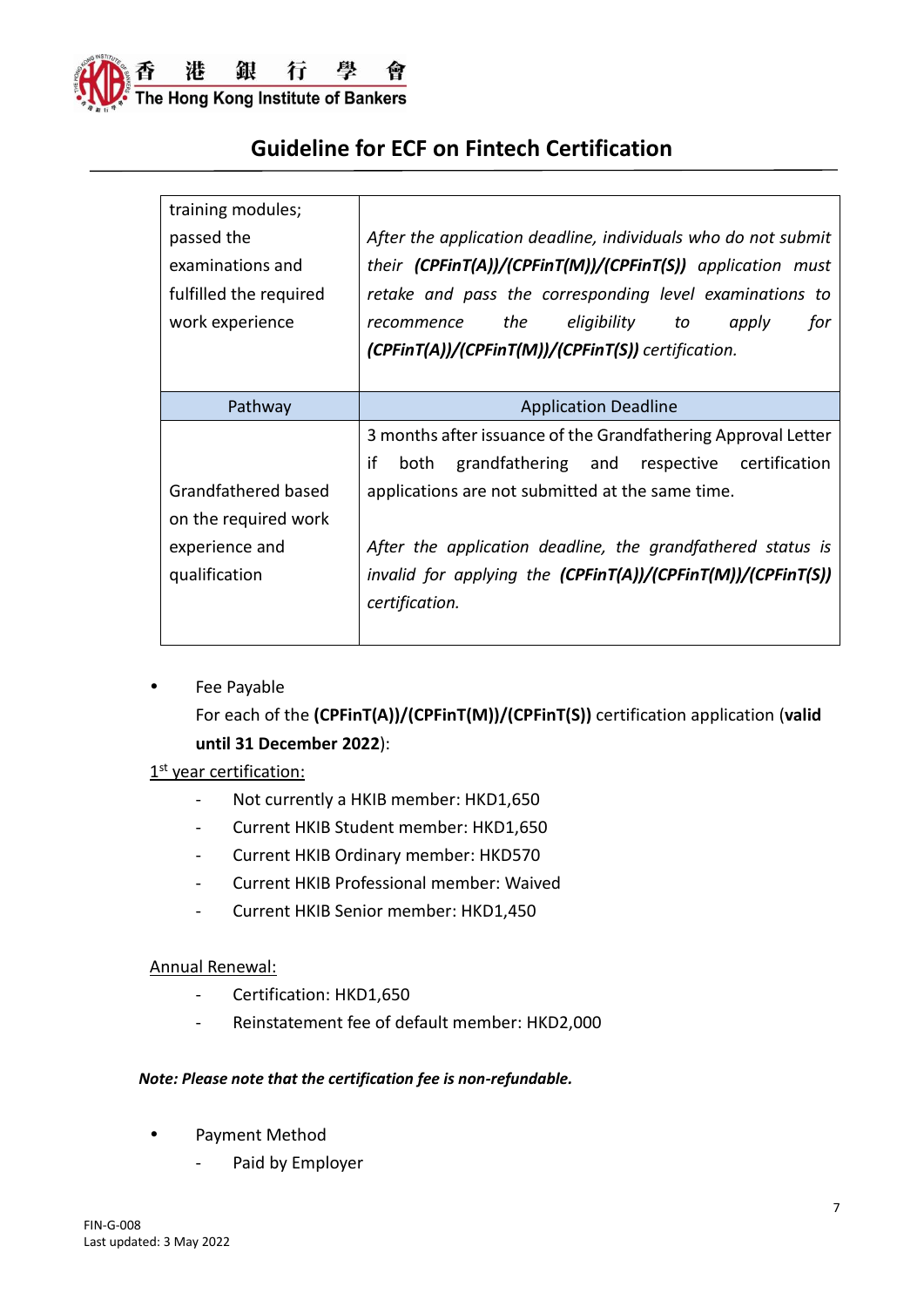

- A crossed cheque or e-cheque made payable to "**The Hong Kong Institute of Bankers**". Postdated cheques will not be accepted.
- Credit card (Visa or Mastercard)

### Submission of Application

Please complete and submit the **SIGNED** Application Form together with the required documents via email to [cert.gf@hkib.org](mailto:ecf.crm@hkib.org) or by post/in-person to The Hong Kong Institute of Bankers (HKIB) at the following address:

"Application for ECF on Fintech Grandfathering/Certification" Department of Professional Assessment and Certification The Hong Kong Institute of Bankers 3/F Guangdong Investment Tower, 148 Connaught Road, Central, Hong Kong *Note: Please ensure sufficient postage is provided when sending out the required documents.*

Or you can complete and submit the e-Form in the Application and Info Centre on our website: [https://www.hkib.org/page/126.](https://www.hkib.org/page/126)

Approval and Election

The certification processing time, including the election process done by the HKIB committee members, will require around **60 days**. If grandfathering is also applied together with certification by using the combined application form, the processing time will be around **120 days.**

Upon successful completion of the certification process, **(CPFinT(A))/(CPFinT(M))/(CPFinT(S))** holders will be registered as **Certified Individuals (CI)** and included in a public register on the HKIB website. The HKIB will also grant the holder a professional membership. **(CPFinT(A))/(CPFinT(M))/(CPFinT(S))** professional qualification holders are then entitled to print the professional qualification on their business card and curriculum vitae which signifies their professional excellence.

Besides, the professional qualification holders' names will also be presented on the HKIB website and published in the Institute's journal "Banking Today" and Annual Report.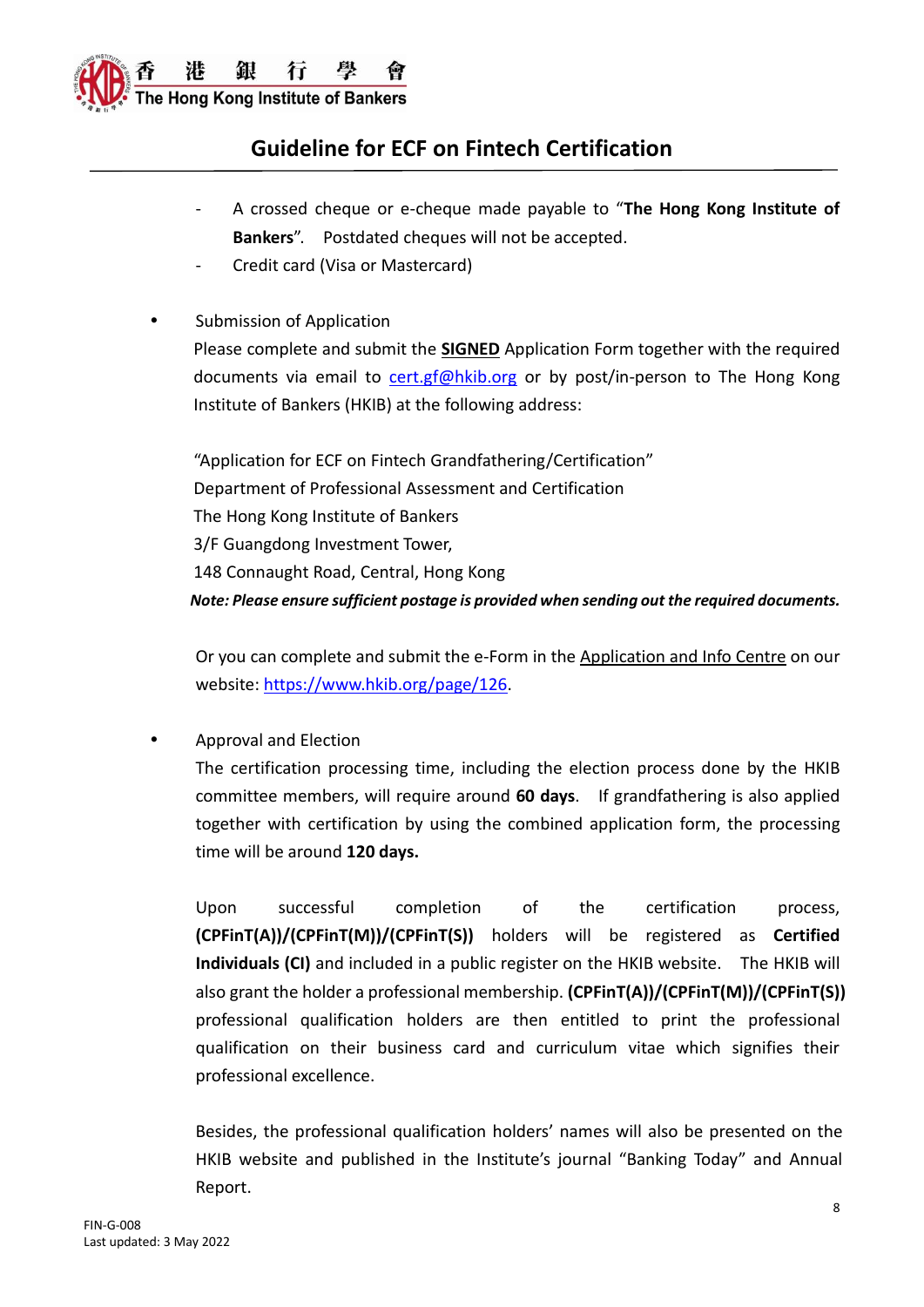

### **C. Recertification Arrangement**

- (a) Subject to the HKIB membership governance, if the applicant wants to apply for and maintain his/her **(CPFinT(A))/(CPFinT(M))/(CPFinT(S))** professional qualification, he/she is required to maintain valid membership status with the HKIB. The applicant must also be a Relevant Practitioner who has met the annual **Continuing Professional Development (CPD)** requirement and pay the annual renewal of certification fee.
- (b) **(CPFinT(A))/(CPFinT(M))/(CPFinT(S))** holders would be bound by the prevailing rules and regulations of the HKIB. They are abided by the HKIB's rules and regulations in the HKIB Members' Handbook. **(CPFinT(A))/(CPFinT(M))/(CPFinT(S))** holders are required to notify the HKIB of any material changes to responses to any of the questions in application of the certification, including their contact details. The HKIB may investigate the statements **(CPFinT(A))/(CPFinT(M))/(CPFinT(S))** holders have made with respect to their applications, and that they may be subject to disciplinary actions for any misrepresentation (whether fraudulent and otherwise) in their applications.
- (c) To maintain ongoing professionalism and standards, **(CPFinT(A))/(CPFinT(M))/(CPFinT(S))** holders are required to undertake a minimum of **12 CPD hours** each calendar year (ending 31 December). At least **4 CPD hours** must be earned from activities related to topics of innovative technology (e.g. artificial intelligence, big data, cloud computing, cybersecurity, distributed ledger technology, and/or open banking and API), product development, business strategy, and marketing, finance and investment, and/or risk and compliance. Any excess CPD hours accumulated within a particular year cannot be carried forward to the following year. If a **(CPFinT(A))/(CPFinT(M))/(CPFinT(S))** holder possesses more than one ECF certification, he/she is only required to fulfil the CPD hours for one of his/her certifications per year (whichever is greater).
- (d) The renewal of **(CPFinT(A))/(CPFinT(M))/(CPFinT(S))** certification is subject to fulfillment of the annual CPD requirements starting from the calendar year (**from 1 January to 31 December**) following the year of certification.
- (e) The annual CPD requirements are also applicable to Relevant Practitioners meeting the ECF on Fintech benchmark through the grandfathering route.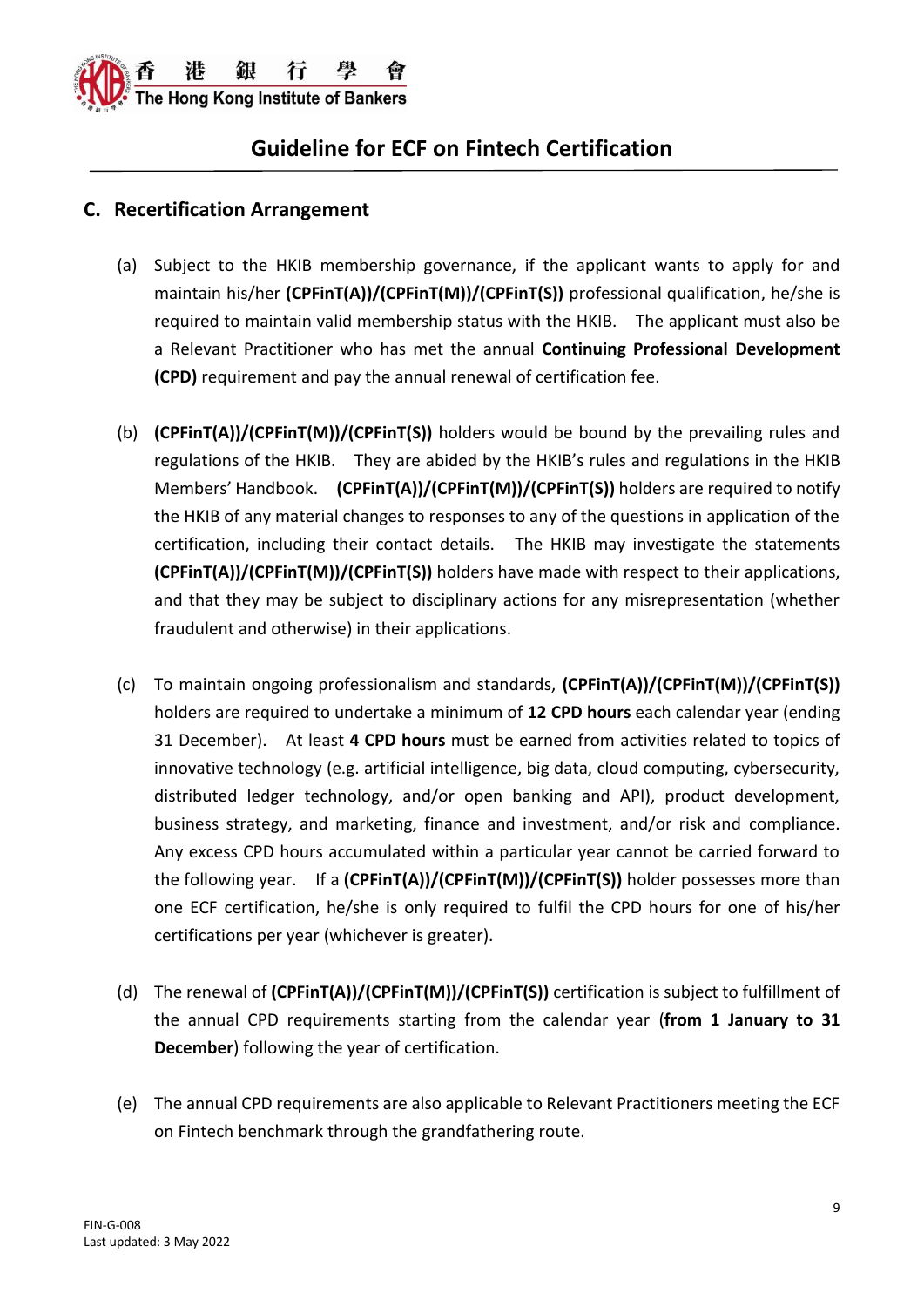

(f) The CPD requirements will be waived for the first calendar year (**ending 31 December**) of certification and grandfathering.

--END—

Annex 1: ECF-Fintech: Key Roles and Tasks for Relevant Practitioners (Quoted from the Annex 1 ["Guide to Enhanced Competency Framework on Fintech"\)](https://www.hkma.gov.hk/media/eng/doc/key-information/guidelines-and-circular/2021/20211203e1.pdf)

|                                                    | <b>Core Level</b>                                                                                                                                                                                                                                                                                                                                                                                                                                                                                                                                                                                                                                                                                                                                                                                                                                      |
|----------------------------------------------------|--------------------------------------------------------------------------------------------------------------------------------------------------------------------------------------------------------------------------------------------------------------------------------------------------------------------------------------------------------------------------------------------------------------------------------------------------------------------------------------------------------------------------------------------------------------------------------------------------------------------------------------------------------------------------------------------------------------------------------------------------------------------------------------------------------------------------------------------------------|
| Role 1<br>Fintech<br>Solution<br>Development       | Examples of functional titles:<br>Al Developer, Data Scientist, Cloud Specialist                                                                                                                                                                                                                                                                                                                                                                                                                                                                                                                                                                                                                                                                                                                                                                       |
|                                                    | Key Tasks:<br>1.<br>Keep abreast of latest Fintech developments including Fintech products, innovative tools<br>and solutions, emerging technologies, and best practices<br>Analyse Fintech application use cases and business requirements, and formulate<br>2.<br>technical specifications for Fintech applications and solutions<br>Develop Proof-of-Concept and coordinate the evaluation process<br>3.<br>Assist in technical design, development, integration and implementation of Fintech<br>4.<br>solutions and applications<br>Use some advanced and specialised skills in support of test plan, test cases/scripts, test<br>5.<br>environments, test data and perform testing<br>Work closely in a team environment and meet Fintech project schedules<br>6.                                                                                |
| Role 2<br>Fintech<br>Product<br>Design             | Examples of functional titles:<br>Digital/Fintech Product Analyst, UI/UX Analyst<br>Key Tasks:<br>Design and develop Fintech products in response to the rapidly changing business<br>1.<br>environment and user needs<br>Use some advanced and specialised skills to analyse the needs and opportunities for new<br>2.<br>Fintech products to improve user experience<br>Propose Fintech product development strategies and participate in the product<br>3.<br>management cycle<br>Compile metrics to meet business needs and objectives<br>4.<br>Collaborate with different business units to understand their priorities and elaborate<br>5.<br>requirements on features and functionalities for Fintech products<br>Exercise appropriate judgment in recommending applicable regulatory and business<br>6.<br>requirements for product compliance |
| Role 3<br>Fintech<br>Strategy<br>and<br>Management | Examples of functional titles:<br>Digital Transformation Analyst, Fintech/Digital Strategy Officer, Business Analyst (Innovation<br>and Fintech)<br>Key Tasks:<br>Study the capabilities of emerging technologies and identify opportunities to improve<br>1.<br>banking operations and products by formulating and demonstrating use cases of<br>technologies<br>Keep abreast of the latest Fintech regulatory requirements, industry initiatives, and best<br>2.<br>practices                                                                                                                                                                                                                                                                                                                                                                        |
|                                                    | Analyse and study business objectives and requirements on Fintech development<br>3.                                                                                                                                                                                                                                                                                                                                                                                                                                                                                                                                                                                                                                                                                                                                                                    |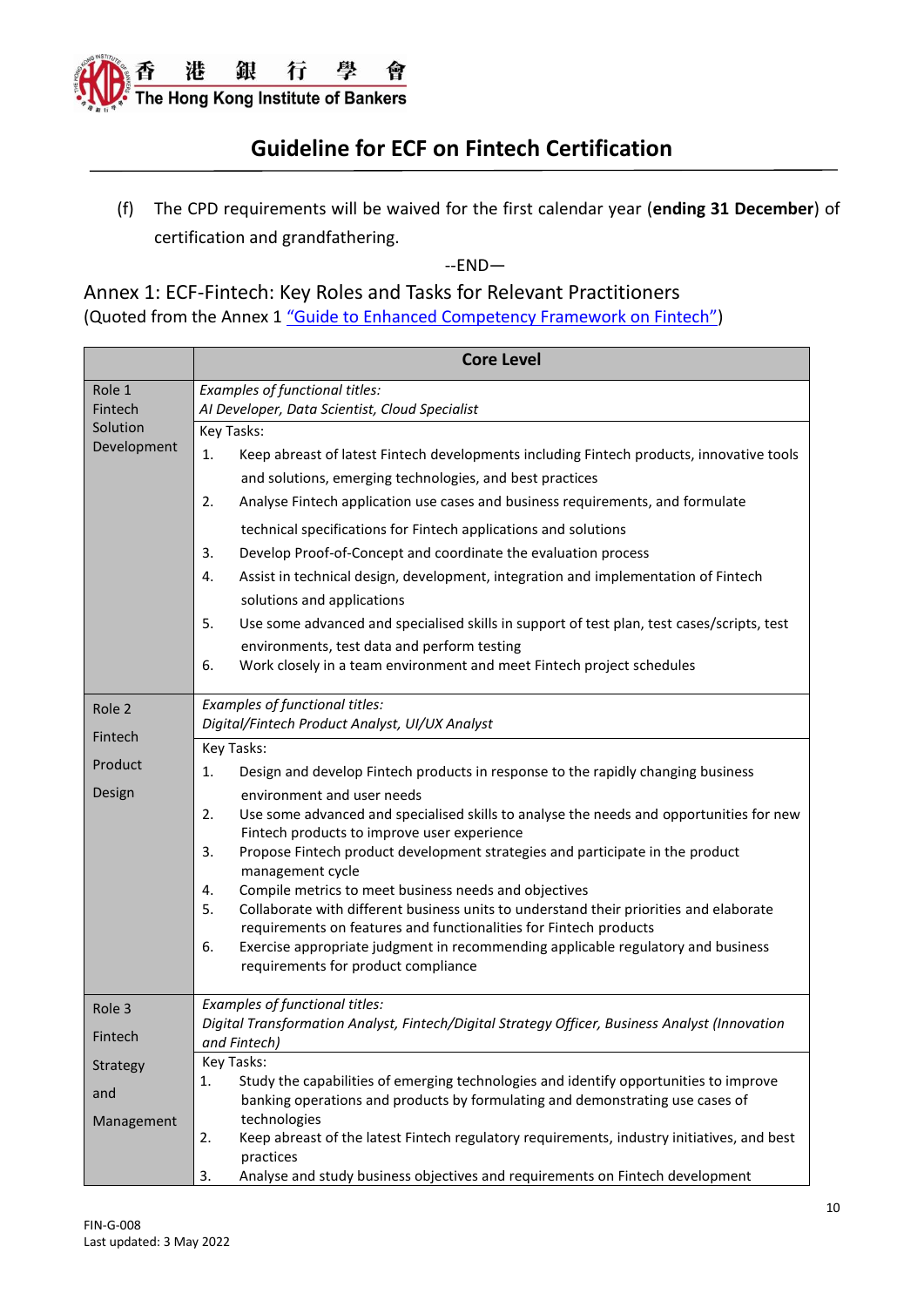

|         | Follow up, monitor and support the AI's Fintech strategic initiatives and<br>4.                    |  |  |
|---------|----------------------------------------------------------------------------------------------------|--|--|
|         | business/partnership development                                                                   |  |  |
|         | Drive Fintech initiatives/projects and act as the key interface between external parties,<br>5.    |  |  |
|         | business users, and technical teams in support of project co-ordination                            |  |  |
| Role 4  | General job description:                                                                           |  |  |
|         | A group of emerging job roles from different functions (e.g. risk and compliance, technology       |  |  |
| Regtech | and business functions) within an AI that are primarily involved in the use of technologies in the |  |  |
|         | development and application of Regtech solutions to enhance the efficiency and effectiveness       |  |  |
|         | of risk management and regulatory compliance.                                                      |  |  |
|         | Key Tasks:                                                                                         |  |  |
|         | Observe the development around best practices for the use of Regtech<br>1.                         |  |  |
|         | Assist in drafting and revising policies and guidelines taking into account regulatory<br>2.       |  |  |
|         | requirements and technology development to ensure adherence to the best practices                  |  |  |
|         | for Regtech application                                                                            |  |  |
|         | Keep abreast of the capabilities of emerging technologies and identify opportunities and<br>3.     |  |  |
|         | use cases for Regtech to transform risk management and regulatory compliance                       |  |  |
|         | Assist in performing gap analysis of Regtech maturity, taking into consideration the<br>4.         |  |  |
|         | advancement in innovative technologies                                                             |  |  |
|         | 5.<br>Conduct Regtech vendor solution assessment and regulatory and business requirement           |  |  |
|         | Conversion                                                                                         |  |  |
|         | Assist in the development of Regtech solutions/proof-of-concepts<br>6.                             |  |  |
|         |                                                                                                    |  |  |

|                               | <b>Professional Level</b>                                                                                                                    |  |  |
|-------------------------------|----------------------------------------------------------------------------------------------------------------------------------------------|--|--|
| Role 1<br>Fintech<br>Solution | Examples of functional titles:<br>Senior AI Engineer, Senior Cloud Specialist, Lead Data Scientist, Data Analytics Manager, Data<br>Engineer |  |  |
| Development                   | Key Tasks:                                                                                                                                   |  |  |
|                               | Take ownership of know-how on specific Fintech domain(s), techniques, models, and<br>1.                                                      |  |  |
|                               | frameworks                                                                                                                                   |  |  |
|                               | 2.<br>Provide advice on the architecture design of Fintech projects across the AI                                                            |  |  |
|                               | 3.<br>Guide the technical requirements and design of Fintech solutions for Fintech projects                                                  |  |  |
|                               | Lead the development and implementation of in-house Fintech solutions for Fintech<br>4.                                                      |  |  |
|                               | projects                                                                                                                                     |  |  |
|                               | 5.<br>Work closely with product team, risk team and end users to ensure technical                                                            |  |  |
|                               | compatibility, compliance with standards (such as internal coding standards and security                                                     |  |  |
|                               | standards), sound risk control and good customer experience                                                                                  |  |  |
|                               | 6.<br>Ensure software development life cycle is in compliance with the information security                                                  |  |  |
|                               | and cyber resilience standards of the AI                                                                                                     |  |  |
|                               |                                                                                                                                              |  |  |
| Role 2                        | Examples of functional titles:                                                                                                               |  |  |
|                               | Digital/Fintech Product Manager, Fintech Product Lead                                                                                        |  |  |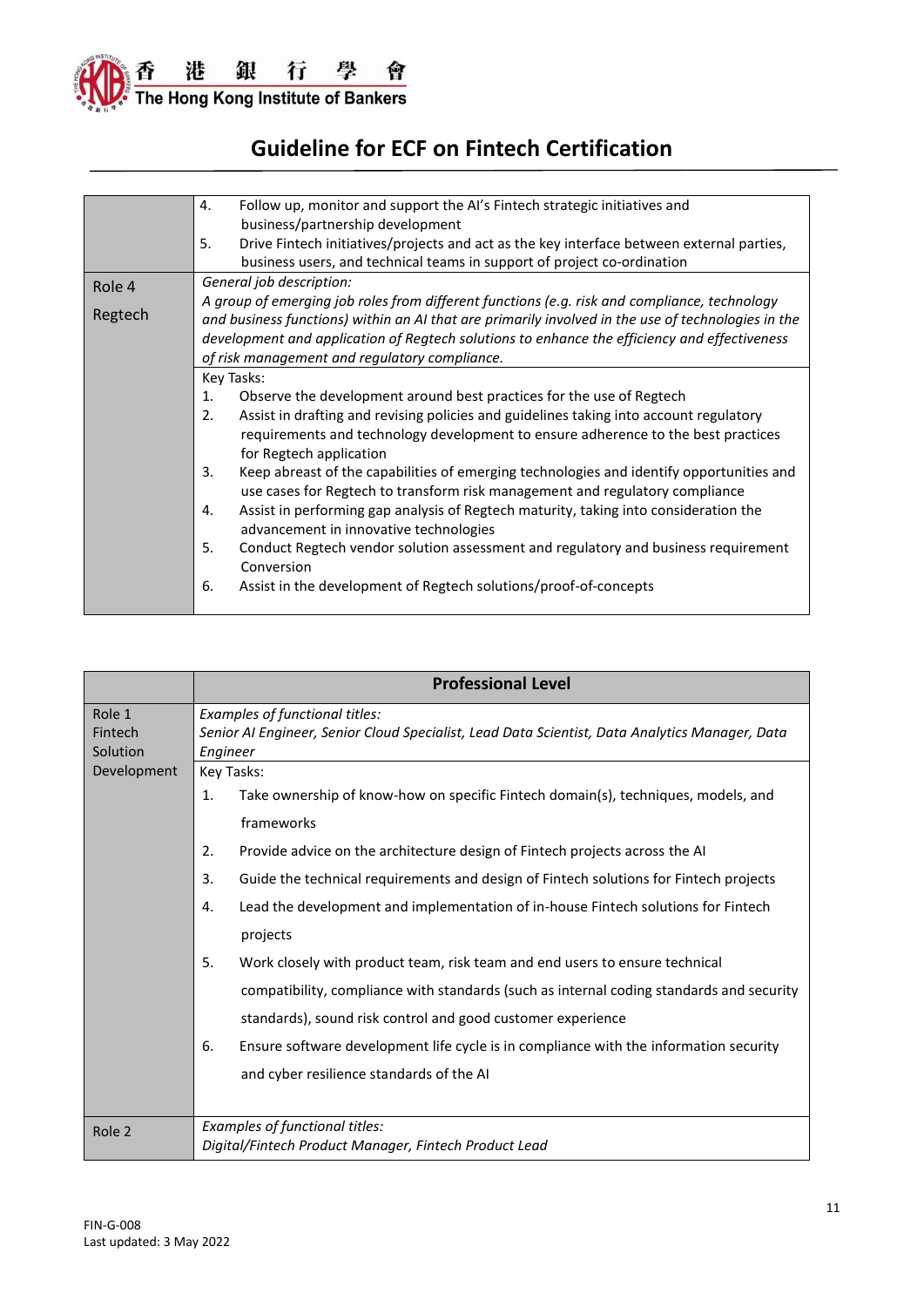

| Fintech    | Key Tasks:                                                                                                                                                                              |  |  |
|------------|-----------------------------------------------------------------------------------------------------------------------------------------------------------------------------------------|--|--|
| Product    | Keep abreast of latest market trends, analyse customers' behavior, key financial drivers<br>1.                                                                                          |  |  |
| Design     | and competitors' strategy to maintain competitiveness in the market                                                                                                                     |  |  |
|            | Drive Fintech product development and enhancement to meet business objectives and<br>2.                                                                                                 |  |  |
|            | user needs                                                                                                                                                                              |  |  |
|            | 3.<br>Formulate Fintech product strategy and create key metrics to track outcome after                                                                                                  |  |  |
|            | product release                                                                                                                                                                         |  |  |
|            | Work closely with different business units to prioritise Fintech product features and<br>4.                                                                                             |  |  |
|            | formulate product roadmap                                                                                                                                                               |  |  |
|            | 5.<br>Ensure the development of Fintech products is in compliance with the information                                                                                                  |  |  |
|            | security and cyber resilience standards of the AI                                                                                                                                       |  |  |
|            | 6.<br>Provide risk control advice on applicable regulatory and business requirements                                                                                                    |  |  |
|            |                                                                                                                                                                                         |  |  |
| Role 3     | Examples of functional titles:                                                                                                                                                          |  |  |
| Fintech    | Strategy Manager, Digital Transformation Manager, Fintech and Partnership Manager,                                                                                                      |  |  |
| Strategy   | Fintech/Digital Project Manager<br>Key Tasks:                                                                                                                                           |  |  |
| and        | Formulate strategic directions for the AI's future growth<br>1.                                                                                                                         |  |  |
| Management | Drive Fintech initiatives and lead a team to act as interface between cross-functional<br>2.<br>teams in Fintech implementation projects                                                |  |  |
|            | Collaborate with development team and business units in the planning, design,<br>3.                                                                                                     |  |  |
|            | development, and deployment of Fintech solutions across the AI<br>Lead cost-benefit and return on investment analyses for proposed solutions to assist<br>4.                            |  |  |
|            | senior management in making implementation decisions                                                                                                                                    |  |  |
|            | 5.<br>Engage with the external Fintech ecosystem to explore potential collaborations and<br>opportunities                                                                               |  |  |
|            | Ensure the development of Fintech products is in compliance with the information<br>6.                                                                                                  |  |  |
|            | security and cyber resilience standards of the AI                                                                                                                                       |  |  |
| Role 4     | General job description:                                                                                                                                                                |  |  |
| Regtech    | A group of emerging job roles from different functions (e.g. risk and compliance, technology                                                                                            |  |  |
|            | and business functions) within an AI that are primarily involved in leading and driving the<br>design, development and implementation of Regtech solutions to ensure alignment with the |  |  |
|            | Al's overall Regtech strategy and realisation of benefits of Regtech.                                                                                                                   |  |  |
|            | Key Tasks:                                                                                                                                                                              |  |  |
|            | Define, implement and be accountable for the Regtech adoption life cycle (e.g.<br>1.                                                                                                    |  |  |
|            | RegTech strategy and governance)                                                                                                                                                        |  |  |
|            | Lead the change management and transformation to accomplish the successful<br>2.                                                                                                        |  |  |
|            | Regtech initiative delivery in areas including but not limited to data analytics,                                                                                                       |  |  |
|            | agile practices, vendor selection, and IT infrastructure integration. In particular,                                                                                                    |  |  |
|            | identify and collaborate with internal and external stakeholders to ensure                                                                                                              |  |  |
|            | successful implementation of Regtech solutions                                                                                                                                          |  |  |
|            | Keep abreast of emerging technologies and best practices development in<br>3.                                                                                                           |  |  |